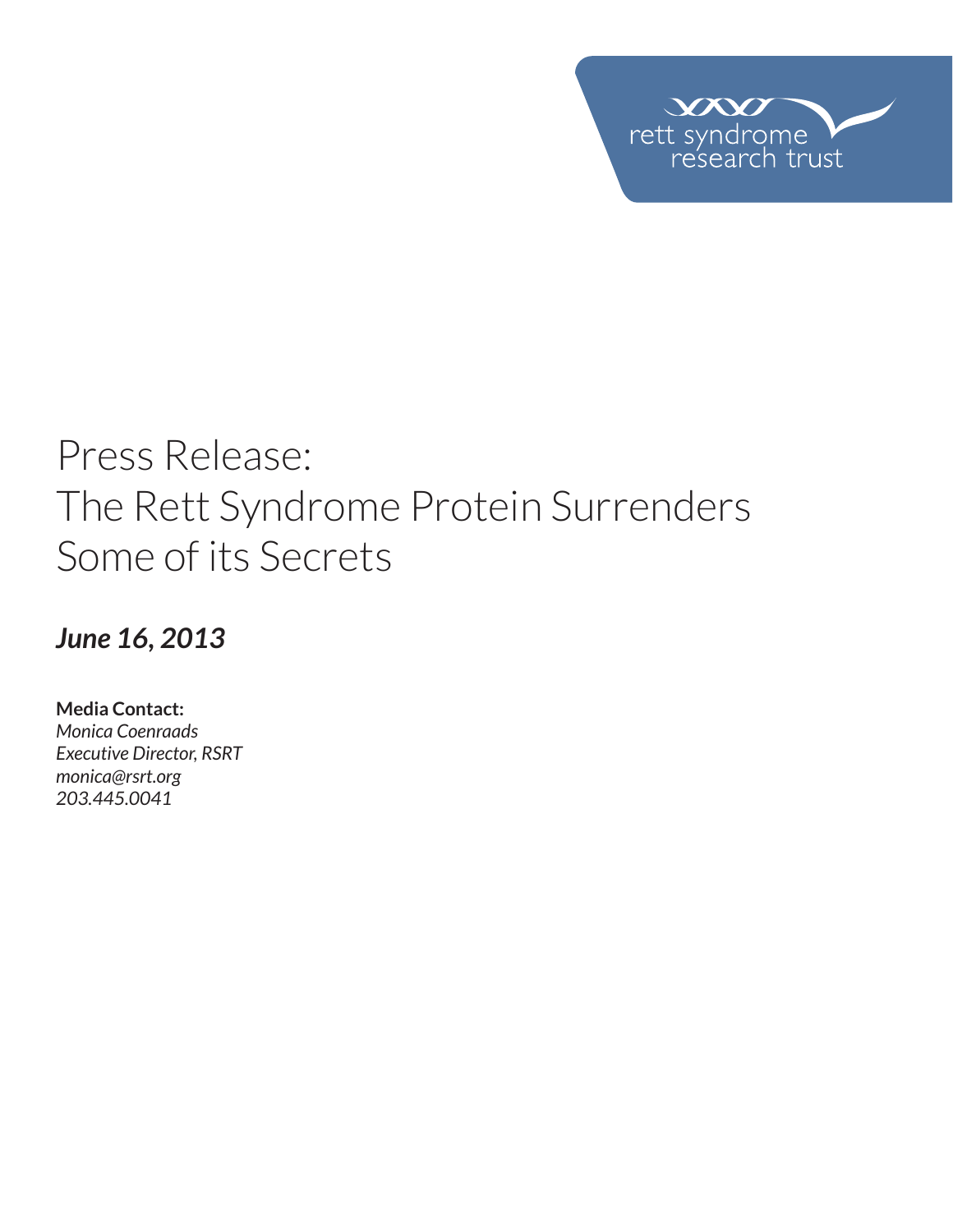## The Rett Syndrome Protein Surrenders Some of its Secrets



Discovery of a mutant gene responsible for a disease is a milestone, but for most conditions, it may be only a first step towards a treatment or cure. Understanding Rett Syndrome, an autism spectrum disorder, is further complicated by the fact that the implicated gene controls a suite of other genes. Two papers, published in today's Nature Neuroscience and Nature, reveal key steps in how mutations in the gene for methyl CpG-binding protein (MECP2) cause the condition. The Rett Syndrome Research Trust (RSRT) funded this work with generous support from partners Rett Syndrome Research Trust UK and Rett Syndrome Research & Treatment Foundation.

Rett Syndrome is a single-gene neurological disorder that affects girls. Development slows during the first year of life, then regresses, as toddlers lose speech, mobility, and hand use. Many girls have seizures, orthopedic and severe digestive problems, as well as breathing and other autonomic impairments. Most live into adulthood and require total, round-the-clock care. Rett Syndrome affects about 1 in 10,000 girls born each year.

The papers result from a collaboration between the labs of Adrian Bird, Ph.D., Buchanan Professor of Genetics at the Wellcome Trust Centre for Cell Biology at the University of Edinburgh, and Michael Greenberg, Ph.D., Department Chair and Nathan Marsh Pusey Professor of Neurobiology at Harvard Medical School.

The Bird and Greenberg labs have been working together since 2011 as members of the MECP2 Consortium along with Gail Mandel, a Howard Hughes Investigator at Oregon Health and Sciences University. The Consortium, launched by RSRT with a \$1 million lead gift by RSRT Trustee Tony Schoener and his wife Kathy, fosters novel alliances among leading scientists to interrogate the molecules at the root of the syndrome.

Professor Bird discovered the MeCP2 protein in 1992. In 2007, he showed that affected brain cells in a mouse model of Rett Syndrome can regain function, even in late stages of the disease, suggesting that the disorder is curable. Despite this unexpected breakthrough the function of the Rett protein remains elusive.

In search of the function, the Bird lab set out to identify the key domains of the protein. Mutations found in individuals suffering from Rett led them to their answer. By focusing only on "missense" mutations, which alter a single amino acid, the researchers were able to hone in on two key domains where the mutations aggregated. The first was the well-known methyl binding domain (MBD) which is the site where MeCP2 binds to methylated DNA, thereby modulating the expression of downstream genes. The second key domain is where MeCP2 binds to a molecule called NCoR/SMRT, a large multi-protein machine that shuts down genes. The Bird lab coined this domain the NCoR/SMRT Interaction Domain (NID).

"Further proof of the importance of the MBD and the NID came from mining the genomes of 6503 healthy people. The result was the exact mirror image of the situation seen in Rett. All along the MECP2 gene normal people have non-disease causing alterations, known as polymorphisms. However, no alterations of any kind could be found in the MBD and the NID, indicating that these domains are prized real estate that cannot be tampered with," said Matthew Lyst, postdoctoral researcher and lead author on the Nature Neuroscience paper.

The most frequent Rett mutation in the NID is at amino acid # 306. When the researchers recapitulated the mutation in mice, the animals suffered symptoms similar to girls with Rett. At fault: loss of the interaction between the MeCP2 and NCoR/ SMRT proteins and further evidence of the importance of the NID.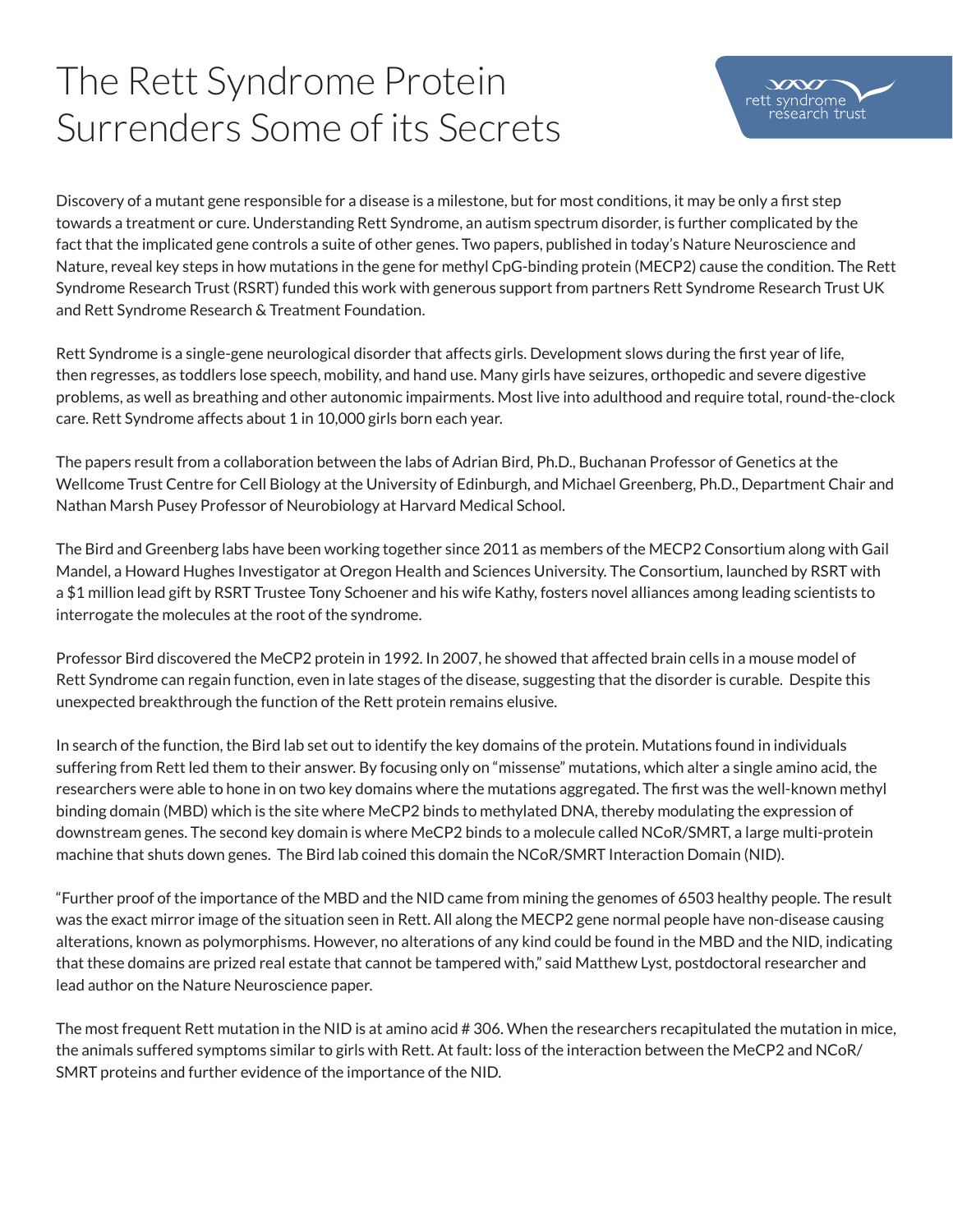## The Rett Syndrome Protein Surrenders Some of its Secrets



"We knew that MeCP2 binds to the genome at methylated sites, but nothing more than that. We now know that its function depends on the ability to bring NCoR/SMRT co-repressors to the DNA," Prof. Bird summed up.

The Nature paper continues the story through another amino acid location, 308, which is very near the 306 mutation in the human version of the gene. Sensory input leads to the addition of a phosphate group at the 308 site and this alters the ability of the MeCP2 protein to interact with the NCoR/SMRT co-repressor, thereby affecting the expression of downstream proteins. The Greenberg lab created mice with a mutation at 308 that are unable to attach a phosphate group. As a result, genes that MeCP2 normally controls are mis-regulated.

"The MeCP2 308 mice have reduced brain weight, motor system abnormalities, and lower seizure thresholds that correspond to the deceleration of head growth, motor system impairments and seizure disorders found in Rett. This suggests that the modification of 308 is critical for the normal function of MeCP2 and its disruption might contribute to Rett," said Daniel Ebert, postdoctoral researcher and lead author on the Nature paper.

Whether the phosphates are added to MeCP2 depends on activity of the neuron. The Greenberg lab has found that in early life, sensory input leads to modification of MeCP2 at multiple sites, including 308. These changes appear to be critical for proper brain development, and their absence in Rett Syndrome may begin to explain what goes wrong in the brains of girls with this devastating disorder.

Each step deciphered in the genetic choreography behind Rett Syndrome is a step towards treatment. "To design an effective small molecule therapy, one needs to understand the underlying mechanisms of how MeCP2 functions and how mutations in MeCP2 lead to disease. Both papers published today make significant progress by providing compelling evidence for dysregulation of the MeCP2-NCoR interaction underlying key aspects of Rett Syndrome," said Prof. Greenberg.

What still isn't known is which genes the co-repressors target. And that will be the next leap in traveling the road from a mutant gene to a little girl who wrings her hands, has seizures and can't talk or walk. Discovering the other molecular events might reveal intersecting or redundant genetic pathways that drug developers can tweak in the search for treatments.

"I am very pleased with the collaborative effort that has resulted thus far from the Consortium. To achieve this amount of progress over such a relatively short period of time attests to the abilities of the Consortium members to freely exchange ideas, and to encourage one another while at the same time providing critical evaluation of the work as it progresses. I look forward with great anticipation to future discoveries," said Monica Coenraads, co-founder and Executive Director of RSRT and mother to a teenaged daughter with the disorder.